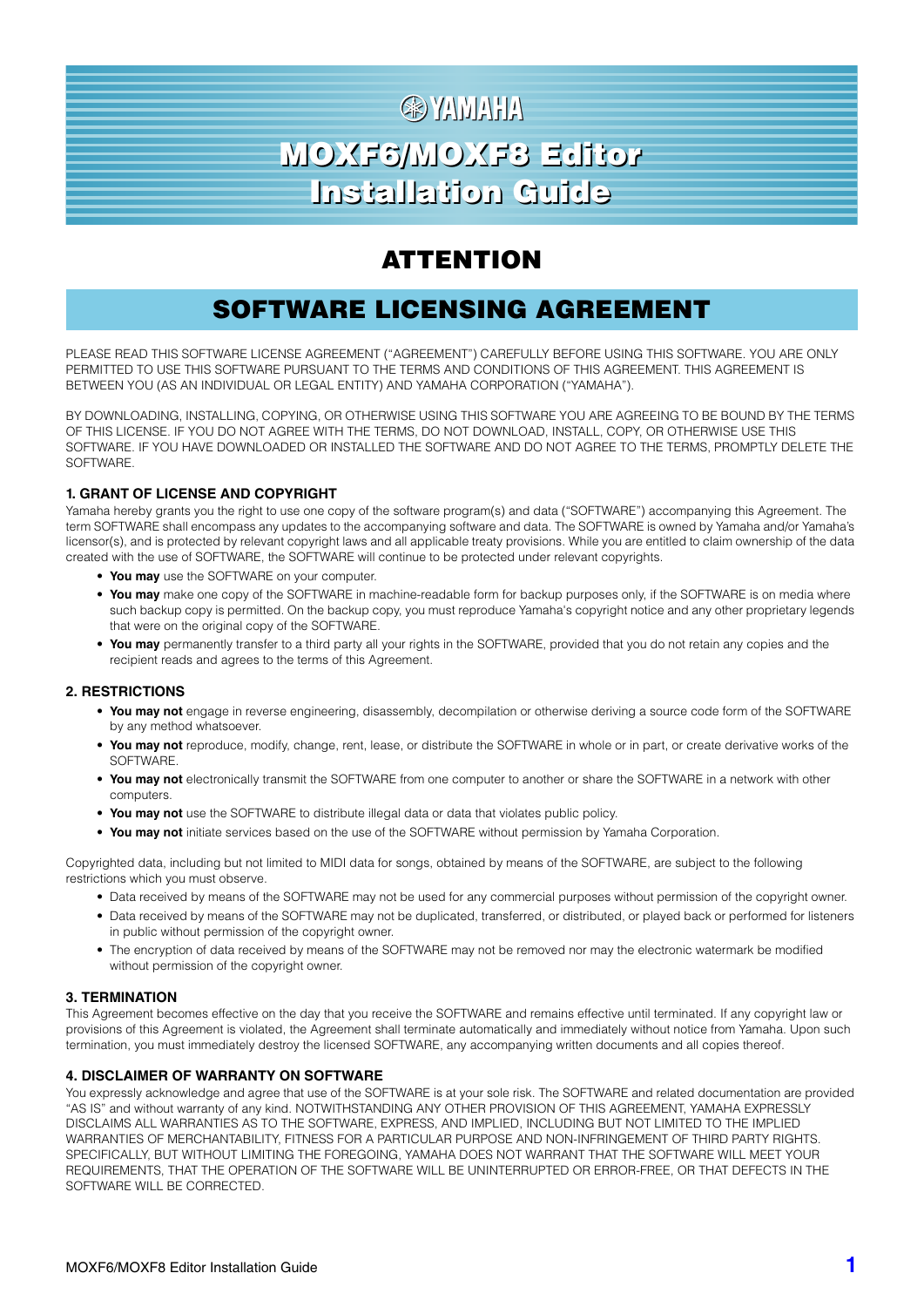#### **5. LIMITATION OF LIABILITY**

YAMAHA'S ENTIRE OBLIGATION HEREUNDER SHALL BE TO PERMIT USE OF THE SOFTWARE UNDER THE TERMS HEREOF. IN NO EVENT SHALL YAMAHA BE LIABLE TO YOU OR ANY OTHER PERSON FOR ANY DAMAGES, INCLUDING, WITHOUT LIMITATION, ANY DIRECT, INDIRECT, INCIDENTAL OR CONSEQUENTIAL DAMAGES, EXPENSES, LOST PROFITS, LOST DATA OR OTHER DAMAGES ARISING OUT OF THE USE, MISUSE OR INABILITY TO USE THE SOFTWARE, EVEN IF YAMAHA OR AN AUTHORIZED DEALER HAS BEEN ADVISED OF THE POSSIBILITY OF SUCH DAMAGES. In no event shall Yamaha's total liability to you for all damages, losses and causes of action (whether in contract, tort or otherwise) exceed the amount paid for the SOFTWARE.

#### **6. THIRD PARTY SOFTWARE**

Third party software and data ("THIRD PARTY SOFTWARE") may be attached to the SOFTWARE. If, in the written materials or the electronic data accompanying the Software, Yamaha identifies any software and data as THIRD PARTY SOFTWARE, you acknowledge and agree that you must abide by the provisions of any Agreement provided with the THIRD PARTY SOFTWARE and that the party providing the THIRD PARTY SOFTWARE is responsible for any warranty or liability related to or arising from the THIRD PARTY SOFTWARE. Yamaha is not responsible in any way for the THIRD PARTY SOFTWARE or your use thereof.

- Yamaha provides no express warranties as to the THIRD PARTY SOFTWARE. IN ADDITION, YAMAHA EXPRESSLY DISCLAIMS ALL IMPLIED WARRANTIES, INCLUDING BUT NOT LIMITED TO THE IMPLIED WARRANTIES OF MERCHANTABILITY AND FITNESS FOR A PARTICULAR PURPOSE, as to the THIRD PARTY SOFTWARE.
- Yamaha shall not provide you with any service or maintenance as to the THIRD PARTY SOFTWARE.
- Yamaha is not liable to you or any other person for any damages, including, without limitation, any direct, indirect, incidental or consequential damages, expenses, lost profits, lost data or other damages arising out of the use, misuse or inability to use the THIRD PARTY SOFTWARE.

#### **7. GENERAL**

This Agreement shall be interpreted according to and governed by Japanese law without reference to principles of conflict of laws. Any dispute or procedure shall be heard before the Tokyo District Court in Japan. If for any reason a court of competent jurisdiction finds any portion of this Agreement to be unenforceable, the remainder of this Agreement shall continue in full force and effect.

#### **8. COMPLETE AGREEMENT**

This Agreement constitutes the entire agreement between the parties with respect to use of the SOFTWARE and any accompanying written materials and supersedes all prior or contemporaneous understandings or agreements, written or oral, regarding the subject matter of this Agreement. No amendment or revision of this Agreement will be binding unless in writing and signed by a fully authorized representative of Yamaha.

# Special Notices

- The software and this Installation Guide are the exclusive copyrights of Yamaha Corporation.
- Please read carefully the Software Licensing Agreement at the front of this Installation Guide before installing the application.
- Copying of the software or reproduction of this Installation Guide in whole or in part by any means is expressly forbidden without the written consent of the manufacturer.
- Yamaha makes no representations or warranties with regard to the use of the software and documentation and cannot be held responsible for the results of the use of this Installation Guide and the software.
- Future upgrades of application and system software (e.g., firmware of the products) and any changes in specifications and functions will be announced at the following website. http://www.yamahasynth.com/
- The screen displays as illustrated in this Installation Guide are for instructional purposes, and may appear somewhat different from the screens which appear on your computer.
- Copying of the commercially available musical data including but not limited to MIDI data and/or audio data is strictly prohibited except for your personal use.
- Windows is the registered trademarks of Microsoft<sup>®</sup> Corporation.
- Apple, Mac and Macintosh are trademarks of Apple Inc., registered in the U.S. and other countries.
- Steinberg and Cubase are the registered trademarks of Steinberg Media Technologies GmbH.
- The company names and product names in this Installation Guide are the trademarks or registered trademarks of their respective companies.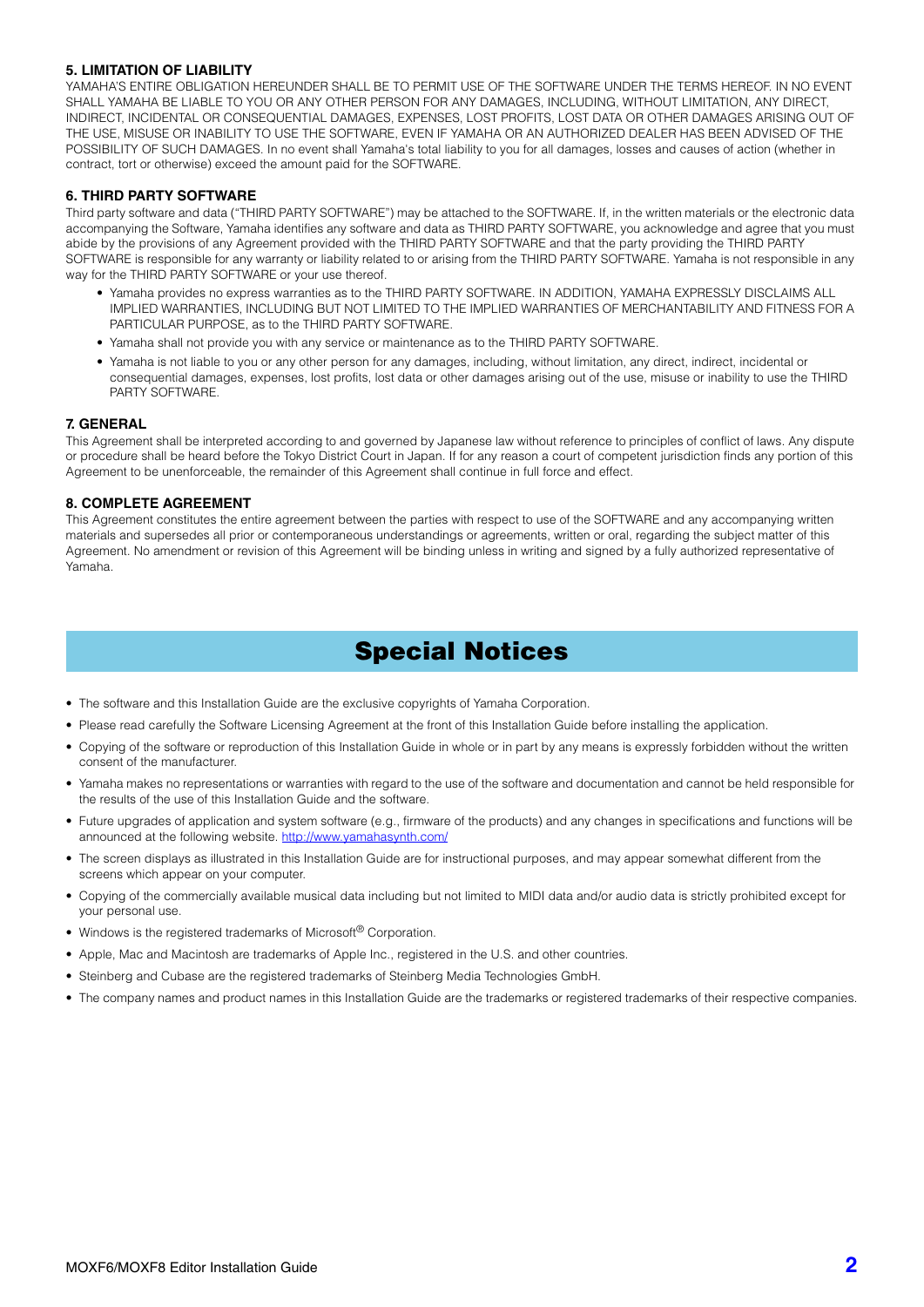### **Precautions when using the USB TO HOST connector**

When connecting the computer to the USB TO HOST connector, make sure to observe the following points. Failing to do so risks freezing the computer and corrupting or even losing the data. If the computer or the instrument freezes, turn the power to the instrument off or restart the computer.

### **NOTICE**

- Before connecting the computer to the USB TO HOST connector, exit from any power-saving mode (such as suspended, sleep, standby) of the computer.
	- Before turning on the power to the instrument, connect the computer to the USB TO HOST connector.
	- Execute the following before turning the power to the instrument on/off or plugging/unplugging the USB cable to/from the USB TO HOST connector.
		- Quit any open applications.
		- Make sure that data is not being transmitted from the instrument. (Data is transmitted only by playing notes on the keyboard or playing back a song.)
	- While a USB device is connected to the instrument, you should wait for six seconds or more between these operations: (1) when turning the power of the instrument off then on again, or (2) when alternately connecting/disconnecting the USB cable.

# MOXF6/MOXF8 Editor

MOXF6/MOXF8 Editor is a convenient tool which lets you edit and save the various parameters of your MOXF6/ MOXF8 synthesizer. These include Common/Part Mixing parameters (edited in the Song or Pattern mode of the MOXF6/MOXF8) such as Volume, Pan, EG, and Cutoff, as well as parameters of a Voices assigned to each Part (edited in the Voice mode of the MOXF6/MOXF8). Thanks to the easy-to-understand graphical interface, you can edit various parameters of the MOXF6/MOXF8 right from your computer—using the mouse to adjust the virtual knobs, sliders, and buttons and entering values from the computer keyboard. Finally, all the changes you have made can be saved to your computer or transmitted to the MOXF6/MOXF8 instrument.

The MOXF6/MOXF8 Editor, based on the "VST3 technology" by Steinberg, works as a VST3 plug-in with the Cubase series. The MOXF6/MOXF8 Editor also works as the same way as other VST instrument software, allowing you to save the edited settings of the MOXF6/MOXF8, or use them for another project. In addition, you can handle the MOXF6/MOXF8 Voices in the Media Bay window in Cubase when using the MOXF6/MOXF8 Editor with Cubase, allowing you to search for, listen, and play the MOXF6/MOXF8 Voices within Media Bay in Cubase series. The MOXF6/MOXF8 Editor provides a comprehensive and seamless music production environment—making the use of hardware and software both easier and much more efficient.

And, the MOXF6/MOXF8 Editor can also be used as a stand-alone application.

# Installing the Software

The actual installation steps and the use of the software itself differs depending on the operating system that you are using. Please refer to the appropriate installation instructions.

- **1 Install the appropriate driver to your computer.......................................................................................... [page 4](#page-3-0)**
- **2 Install the MOXF6/MOXF8 Editor. ...................................................................................................................... [page 5](#page-4-1)**
- **3 Start up the MOXF6/MOXF8 Editor. .................................................................................................................. [page 5](#page-4-0)**

For subsequent operations, refer to the PDF manual accessed from the [HELP] menu in the respective software program.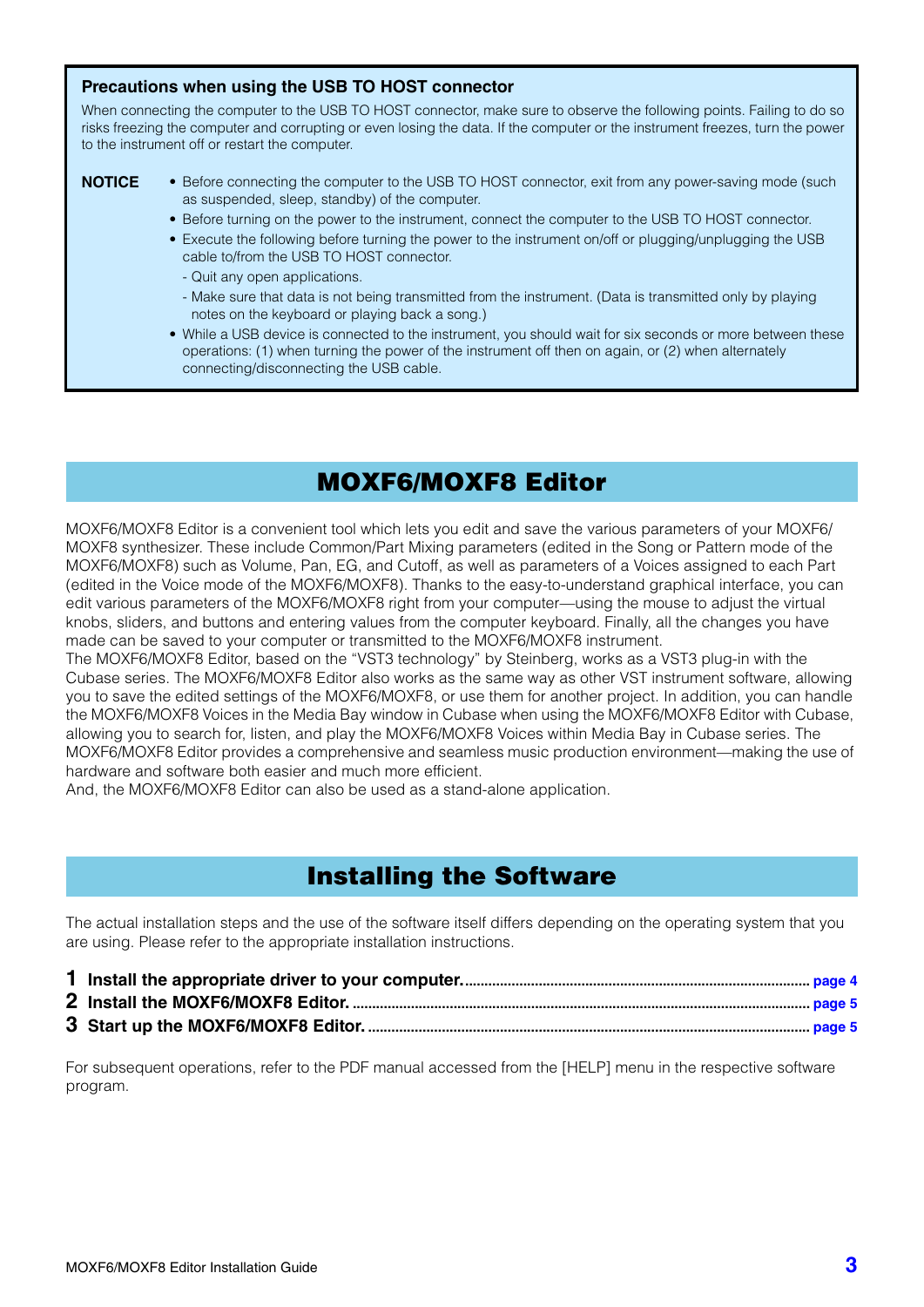# Software Installation

To use the MOXF6/MOXF8 Editor VST as a VST3 plug-in of the Cubase series, you'll need to install the following software programs. Follow the appropriate instructions below corresponding to the software you're using.

- **Yamaha Steinberg USB Driver**
- **MOXF6/MOXF8 Editor VST**

### <span id="page-3-0"></span>**Driver Installation**

To operate your Yamaha hardware from your computer via a USB cable, you'll need to install the Yamaha Steinberg USB Driver.

The Yamaha Steinberg USB Driver is necessary when transferring Audio/MIDI data back and forth between your computer's Cubase series and the MOXF6/MOXF8.



Make sure to check the following website for installation and up-to-date news on the Yamaha Steinberg USB Driver. http://download.yamaha.com/

**DIMOTE** MOXF6/MOXF8 Editor VST cannot be used over a MIDI connection.

**DITOTE** The MOXF6/MOXF8 Editor VST will transmit/receive the related messages as MIDI messages to/from the MOXF6/MOXF8 only when the computer to which Yamaha Steinberg USB driver has been installed is connected directly to the MOXF6/MOXF8 via USB. Note that the different connection manner (via MIDI cables, etc.) disables the communication of the Editor related messages. Even if such a connection is executed, make sure to connect the MOXF6/MOXF8 directly to the computer via USB.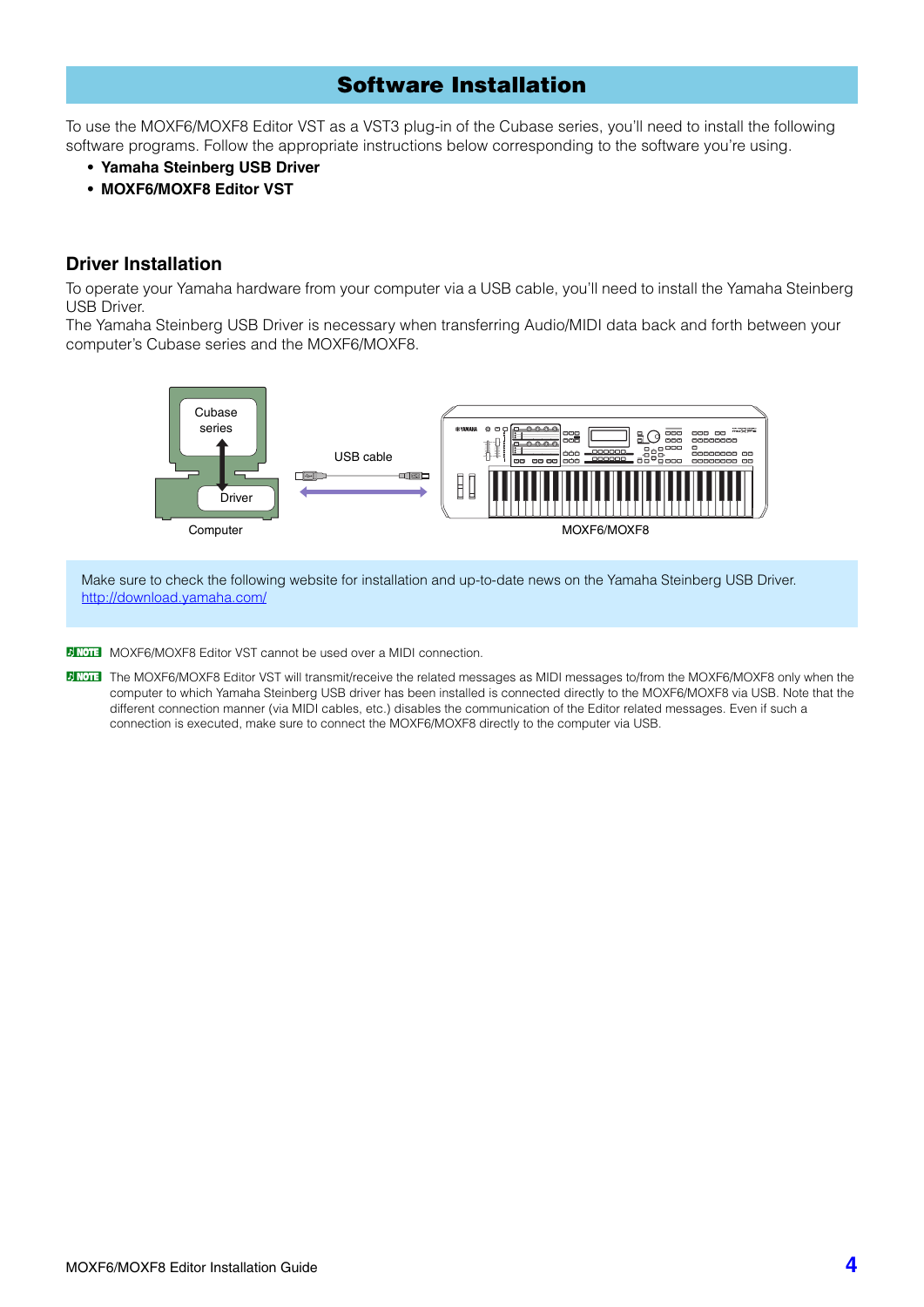## <span id="page-4-1"></span>**MOXF6/MOXF8 Editor Installation**

Follow the instructions below to install the MOXF6/MOXF8 Editor programs.

### **Windows**

**1 After the downloaded compressed file is properly extracted, double-click the "Install MOXF6\_MOXF8 Editor Standalone\_VST.exe" file.**

The MOXF6/MOXF8 Editor setup dialog appears.

**DINGTE** Make sure to log on to the "Administrator" account before installing MOXF6/MOXF8 Editor.

**DINCTE** If the "User Account Control" window appears, click [Continue] or [Yes].

### **2 Follow the on-screen instructions to install the software.**

### **Mac**

**1 After the downloaded compressed file is properly extracted, double-click the "Install MOXF6\_MOXF8 Editor Standalone\_VST V\*.\*.\*.pkg" file.**

The MOXF6/MOXF8 Editor setup dialog appears.

**DNOTE** The asterisks (\*) above indicate the version number of the installer.

### **2 Follow the on-screen instructions to install the software.**

<span id="page-4-0"></span>When the MOXF6/MOXF8 Editor and the other necessary software is installed, you can start the MOXF6/MOXF8 Editor. You'll need to start the MOXF6/MOXF8 Editor VST from the VST window of Cubase series. For details about starting and setting up Cubase series, refer to the manual of the Cubase series.

# Software Uninstall (removing the installed application)

To remove the installed editors from your computer, follow the instructions below.

**DINOTE** The button names or menus may differ depending on the computer OS.

### **When using Windows 7/Windows 8**

Select [Control Panel]  $\rightarrow$  [Programs and Features] or [Uninstall a program], then select the application to be remove and click [Uninstall/Change].

Follow the on-screen instructions to uninstall the application.

If the "User Account Control" window appears, click [Continue] or [Yes].

### **Mac**

After the downloaded compressed file is properly extracted, double-click the "Uninstall MOXF6\_MOXF8 Editor Standalone VST.app" file, then follow the on-screen instructions to uninstall the application.